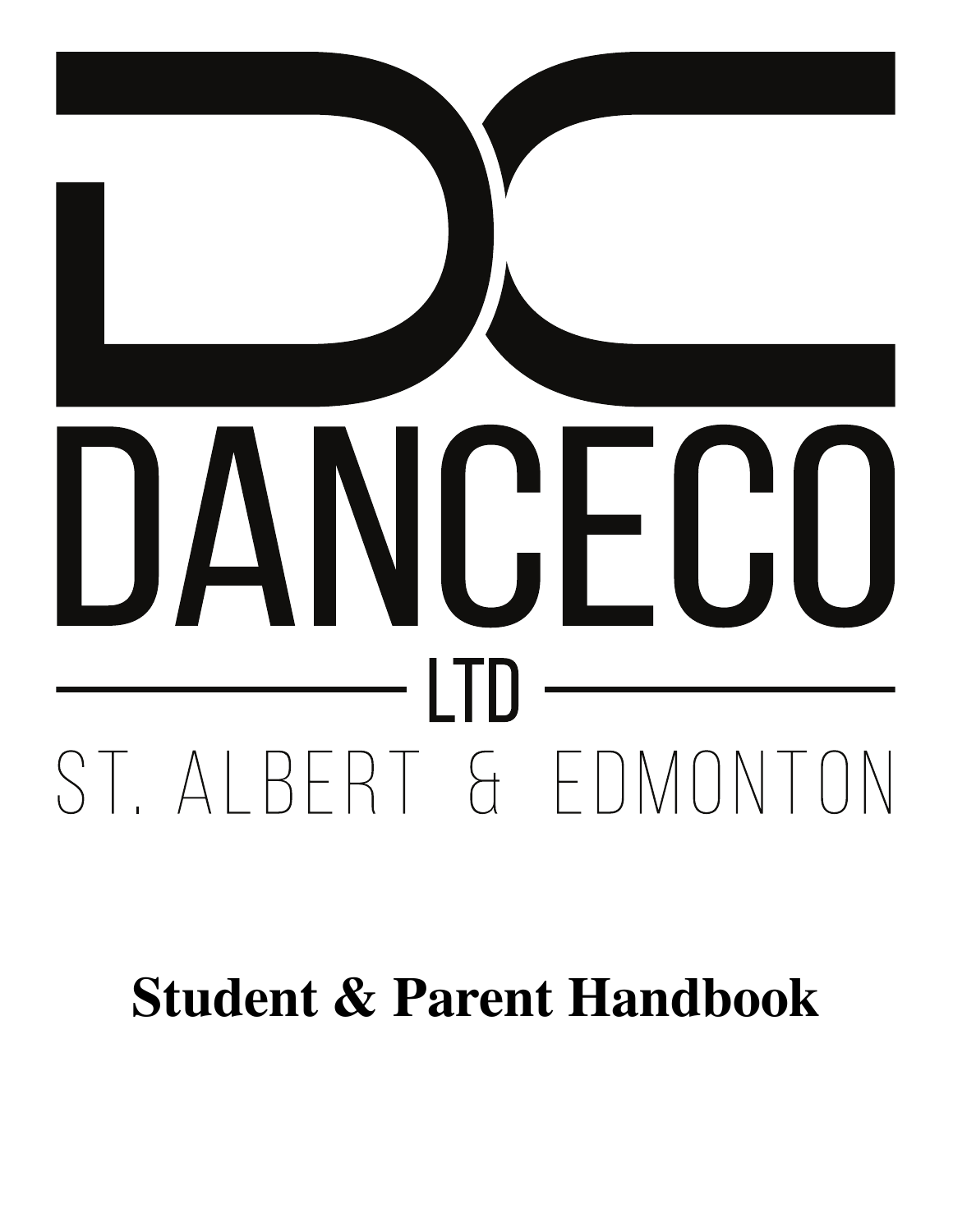# **Contents**

\*Please note that all information in this handbook is subject to change due to the evolving nature of Covid-19 and consistently changing government regulations.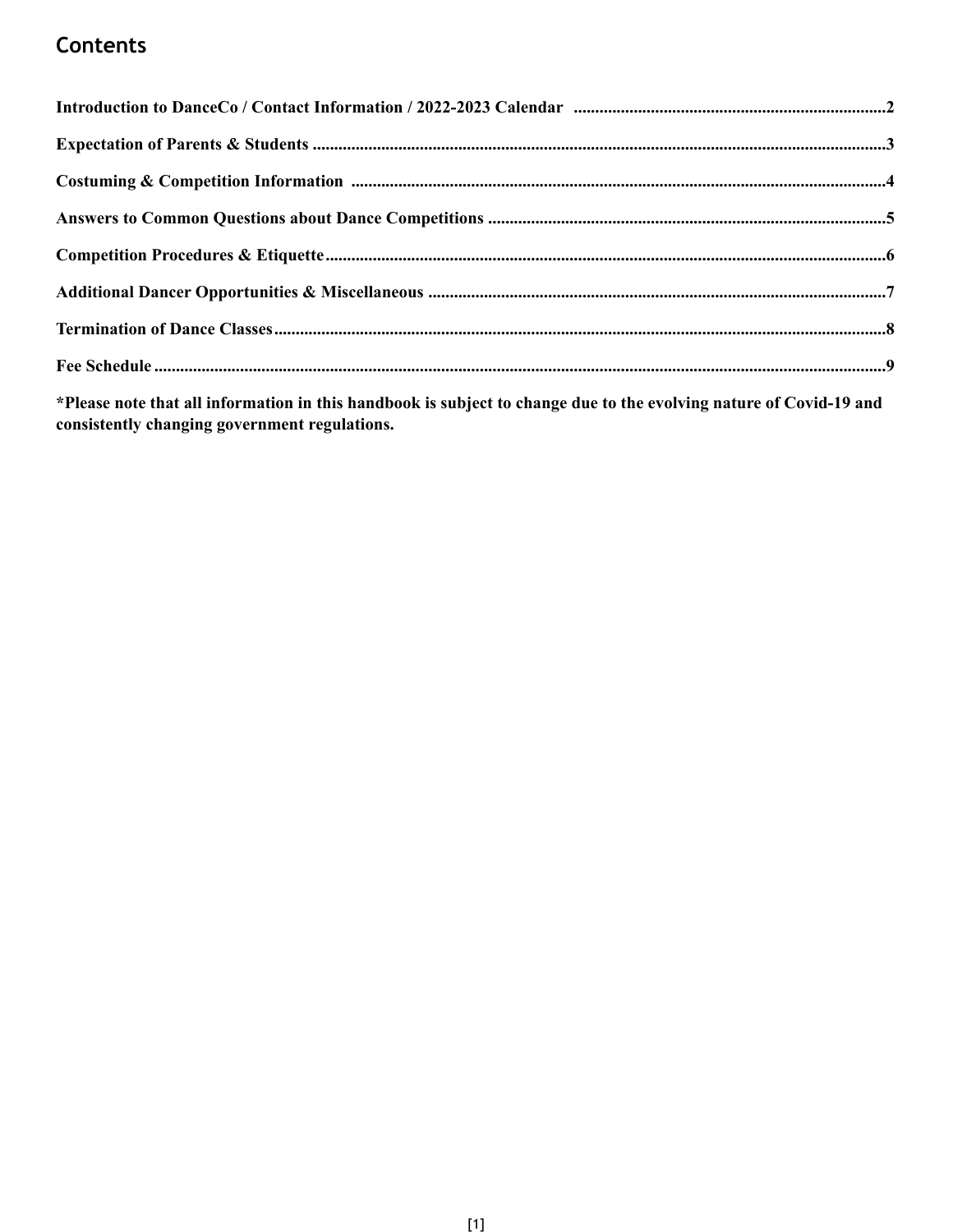# **Introduction to DanceCo**

Our goal is that ALL our dancers are continually inspired and challenged to learn and improve their dance technique, in a warm and enjoyable environment. We encourage each student to work at their own personal best in a friendly and nurturing atmosphere. Our focus at DanceCo is the life skills that are achieved through participating in dance. Our experienced and professional instructors provide personal attention and positive motivation to all students whether they are working at a recreational or competitive level.

### **Contact Information**

**Email: [info@danceco.net](mailto:info@danceco.net) Website: www.danceco.net Online Account: https://www.thestudiodirector.com/dancecoltd/portal.jsp**

**Edmonton Studio Address: 9104 – 179 Ave Phone: 780.760.1899**

**St. Albert Studio Address: 9030 McKenney Ave Phone: 780.460.1899**

## 2022-2023 Calendar

| September 12                                     | <b>Full Year Classes Commence</b>                         |
|--------------------------------------------------|-----------------------------------------------------------|
| September 30                                     | <b>National Day For Truth and Reconciliation (Closed)</b> |
| October 10                                       | <b>Thanksgiving (Closed)</b>                              |
| October 31                                       | Halloween (Open)                                          |
| November 11                                      | <b>Remembrance Day (Closed)</b>                           |
| December 18 - January 8 Christmas Break (Closed) |                                                           |
| January 9                                        | Full Year Classes Resume / Half Year Classes Commence     |
| February 20                                      | <b>Family Day (Closed)</b>                                |
| March 26 - April 2                               | <b>Spring Break (Closed)</b>                              |
| April 7                                          | <b>Good Friday (Closed)</b>                               |
| May 22                                           | <b>Victoria Day (Closed)</b>                              |
| June                                             | Year End Recital (Dates TBA)                              |
| <b>October / February</b>                        | <b>Watch Weeks (Dates TBA)</b>                            |
| April / May                                      | <b>Photos (Dates TBA)</b>                                 |

*DanceCo Ltd. will not provide separate make-up classes for those cancelled due to Stat Holiday or weather conditions.*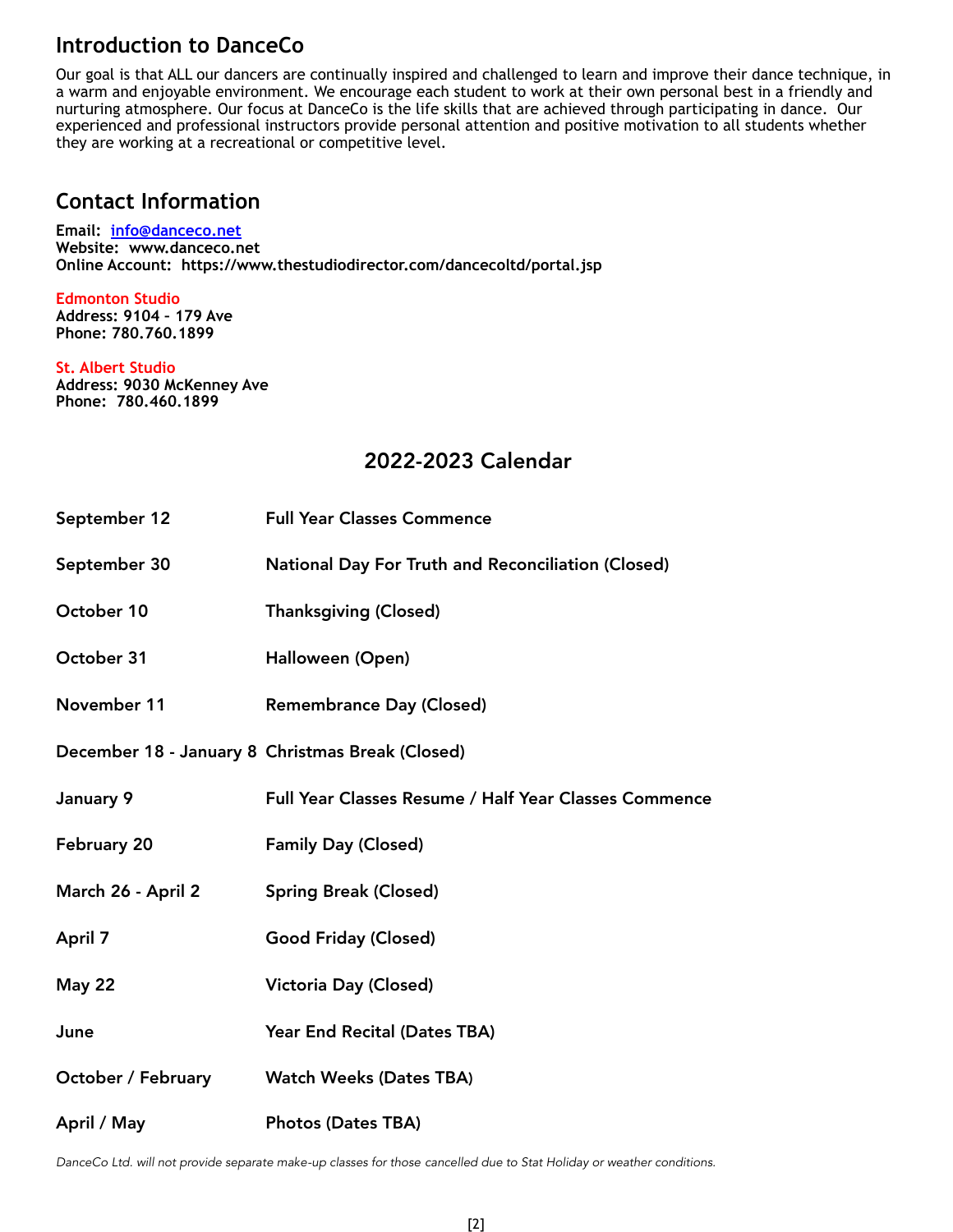# **Expectation of Students**

**Attendance and Punctuality** – All students are expected to attend classes regularly and on time, in consideration of the teacher and the other students. If a dancer is continually late, or absent, with no prior notification, they may be asked to sit out. This is particularly enforced in the competitive program.

**Conduct** – We ask that all students respect the DanceCo studio and their fellow dancers by; using the boot racks provided or placing shoes neatly in the front lobby area, remaining quiet, & refraining from running or throwing items in the lobby, change room and hallway areas. Dancers eating in these areas are expected to clean up after themselves. Water bottles are acceptable in the studios. Food, other drinks and gum are not. Cell phones must be turned off while dancers are in class.

There is a **NO NUT or PET POLICY** at DanceCo due to severe allergies.

**Dress Code** – **All Full-Year and Half-Year dancers** are expected to adhere to the Specified Dress Code Requirements.

## **Expectation of Parents**

**Attendance and Punctuality** – It is appreciated if parents advise administration if any dancer will be missing class two or more weeks in a row via email admin@danceco.net or voicemail (St. Albert) 780-460-1899 (Edmonton) 780-760-1899.

**Conduct –** At DanceCo we feel that every child is entitled to dance and is to be treated with kindness and respect. We ask that all parents refrain from judging the dancers. We also expect that only positive comments and actions will be relayed between parents as well as toward ALL our dancers.

**Parking** - For the safety of the children we request that parents DO NOT STOP OR PARK in the fire lane in front of the St. Albert studio. If your dancer is too young to locate your vehicle in the parking lot please come inside the studio to meet them.

**Staying Informed** – Remaining aware of what is happening within your child's program is extremely important. We at DanceCo attempt to do everything possible to ensure that all parents and dancers are well informed. Email is our preferred method of communication for newsletters, updates, etc. We also request that you check our studio bulletin board and website at [www.danceco.net](http://www.danceco.net/) on a regular basis to stay informed of all pertinent information.

**Supervising Dancers and/or Siblings –** A play area is available in the lobby area to assist in keeping siblings occupied. Dancers are also welcome to do homework, eat or visit in the lobby or change room area. Our receptionists are available to assist parents and dancers when necessary, but are not expected to babysit the dancers or siblings. Please ensure your children are aware of ALL rules and that you supervise your children if you are in the lobby.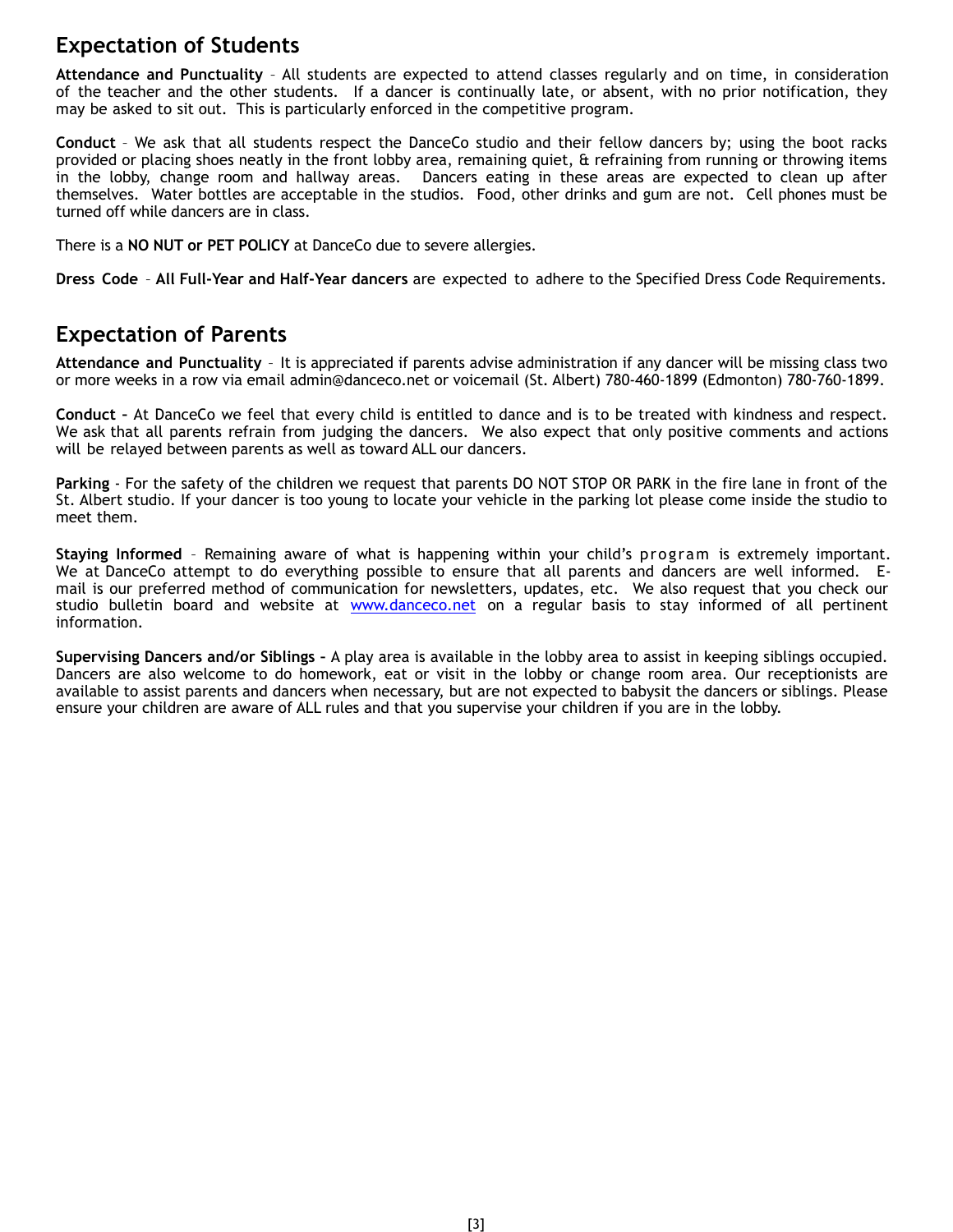# **Costuming Information**

All dancers enrolled in the Full Season & Jan to June Dance Program will be required to purchase a costume for each class that includes choreography. A \$50 costume deposit per dancer/per class, excluding Ukrainian Classes (please see Ukrainian Costume section below) is payable at time of registration (in the form of a post-dated cheque or preauthorized credit card). Costume Deposits are non-refundable unless written notification is provided to the DanceCo Administration Department prior to October 1st for full season classes or January 1st for half season classes. The balance of costume fees will be charged to family accounts in the spring as the costumes arrive and are due upon pick up. Once your dancer's costume has been ordered, you are responsible for the full price of the costume.

We attempt to keep our costuming as economical as possible, however the average price of each costume is \$70-\$90 for our younger dancers, \$95 to \$115 for our Core Program Dancers and \$125 to \$175 for our Competitive Program Dancers.

*Please note that costumes are ordered based on a general measurement chart. Therefore, it is possible that minor alterations may be required for your dancer's costume(s). Alteration fees incurred are the responsibility of the parent/guardian.*

**Ukrainian Costumes** – Costuming for the Ukrainian classes is quite elaborate including intricate stitching and head pieces. The costumes are also designed in such a way that they typically may be worn for several years. As a result, they are in the \$300 and up range.

**Costume Requirements** – A "Costume Requirement Sheet" will be provided via email and/or posted online for each class. Included in the costume requirements sheet will be; The Instructors Name, Class Discipline, Class Day and Time, Name of the Class Dance (as listed in the recital program), general performance dates, a description of the costume, as well as detailed information regarding the tights, shoes, hair, makeup and accessory requirements for each dancer.

**Dance & Costume Accessories -** Dance tights, performance hair clips, performance earrings, makeup, eyelashes and lash adhesive are available for purchase at reception prior to Dress Rehearsal, Festivals and Recital. All purchases are non-refundable.

## **Competition Information**

All core full year classes participate in 2-3 competitions and all competitive full year classes participate in 3-5 competitions in the Edmonton area in the Spring. They provide the dancers the opportunity to perform their class dance on stage in front of an audience, and have an adjudicator (judge) assess their performance. All participants of competitions will receive a medal for each performance based on the adjudicator's assessment. Each class will perform once at each of the competitions and may be required to perform during the school/workday. An estimated 2 to 3 hours will be required at the venue for each performance. Participating in competitions is optional for Core Program Dancers. If your child does not wish to participate in the performance, please inform us in writing prior to November 1st. Participating in competitions is mandatory for Competitive Program Dancers. **\*All in-studio classes will be cancelled for the duration of each competition.** 

**Competition Fees -** There is an additional fee to participate in competitions. The average cost for two competitions is \$120 to \$140 per student, per class (core classes). The average cost for 4 festivals/competitions is \$200 to \$300 per student, per class (competitive classes). A \$70 competition fee deposit (per dancer/per class) is required by post-dated cheque or pre-authorized credit card at time of registration – payable November 1st. Competition Fee Deposits are non-refundable unless written notification is provided to the DanceCo Administration Department prior to November 1st, that the dancer will not be participating in competitions. The balance of competition fees will be posted to family accounts December 10th. Payment in full is required at that time and is nonrefundable.

\*Specific dates and times for each competition are set by the competition organizers and are usually provided to DanceCo for posting within 3 to 4 weeks of the start of each competition. These schedules will be distributed via email and posted online and at the studio upon receipt.

**Dress Rehearsal –** a mandatory full dress rehearsal is held at the Arden Theatre in early spring for all dancers participating in competitions. Performing on a stage is quite different than dancing in-studio. We feel it is important for our dancer's to have the opportunity to dance on a stage prior to performing at competitions. Doing so can increase their comfort level on competition day by providing them with a sense of what it is like to perform under the bright lights of a stage in front of an audience while giving them a better understanding of instruction they have received in-studio in regard to which curtain's to enter and exit through, where centre and quarter stage marks are located and how they relate to the spacing of their dance. It also allows for any unforeseen issues with props, costumes, hair and makeup to be worked out. A nominal fee is included in each dancer's competition fees to cover the cost of the theatre rental.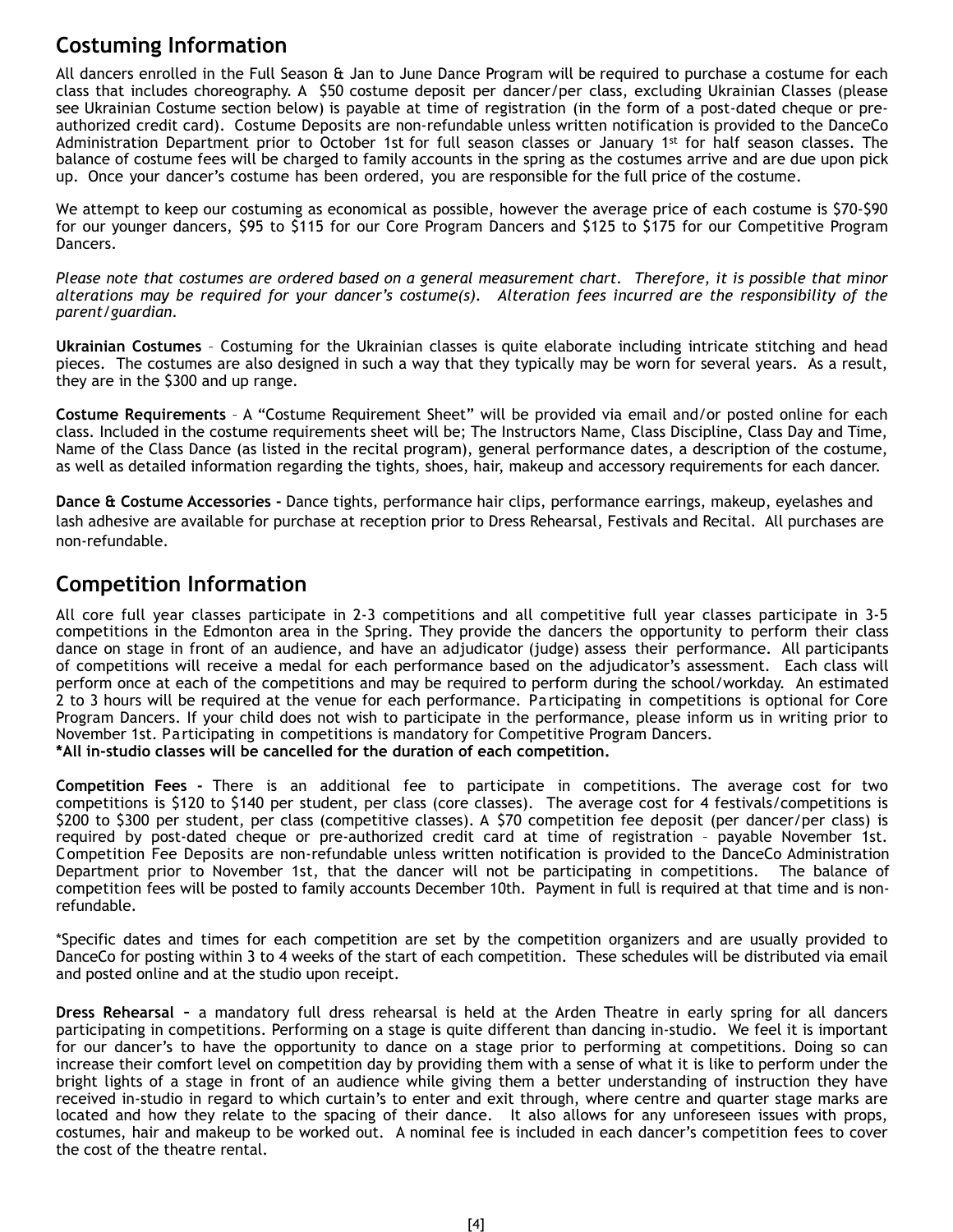## **Answers to Common Questions about Dance Competitions**

#### **How Do They Work?**

The dance is placed in a category with dancers of similar age and ability. They perform their dance number on stage and an adjudicator (judge) awards them a percentage based on their performance. This percentage determines what type of medal or placement they will receive. The adjudicator bases their decision on what expectations he (or she) has of dancers at the age and ability level. Scheduling is broken down into time slots (or categories) that are usually  $\mathcal{V}_2$ hour to 1 hour of various performances. All the dancers go back up on stage for adjudication after their category/time slot has been completed. At this time the adjudicator comes up on stage with the dancers and provides them with some feedback on their performance, as well as informing them of what their medal standing was. The competition organizers will distribute the medals at this time.

#### **How Are They Scheduled?**

Competitions are run slightly different depending on the company organizing each one. However, they usually operate from 9 am to 9 pm during the designated days. All dance studios are required to have their information (regarding which classes and dancers are going to participate) and all their funds, submitted prior to specific deadlines. The organizers review all the submissions and develop a timeline from that point. In early spring they will send out exact dates and times as to when each class will dance. There is always the chance that your child may end up being scheduled during school / work hours.

#### **Are Competition Fees Refundable?**

The only way Competition Organizers are able to prepare a working schedule is to require studios to guarantee participation at time of registration. For this reason, studios are required to remit a non-refundable payment of all entries at time of registration to each organization, by a specific cut-off date. As a result, we cannot provide refunds to customers should their dancer be unable to perform.

#### **How Much Time Does It Take?**

We expect our dancers to arrive at the competition location at least one hour prior to their performance time, with hair, make-up, and costuming complete.

Some competitions are divided into  $\frac{1}{2}$  hour to 1 hour increments. At the end of each section, adjudication takes place. Dancers do not have to stay for adjudication, but it is highly recommended. Depending on whom the adjudicator is, this process can take from 10 minutes to 20 minutes. So overall, we suggest to all our families that they allow at least three hours for being at each festival. Other competitions are divided into  $\frac{1}{2}$  hour to 1 hour increments. However, award presentations may only take place a few times a day. Should the next scheduled award presentation take place shortly after the dancers perform we recommend the dancer's stay. However, dancers are not expected to remain for a presentation that is scheduled several hours after a performance.

#### **Can I Take Photo's or Video of My Dancer's Performance?**

**Festival/Competition organizers do not allow any type of photography (video or still) in the theatre**. *Doing so can result in disqualification of the entire group and/or studio.* Some festivals have videos and still photos available for purchase.

#### **Is Admission Charged?**

Most Festivals/Competitions now charge admission. Rates may range between \$5 and \$15 per person. Multiple day & weekly rates may be offered.

#### **Are Programs Available?**

Programs are usually available for a minimal fee.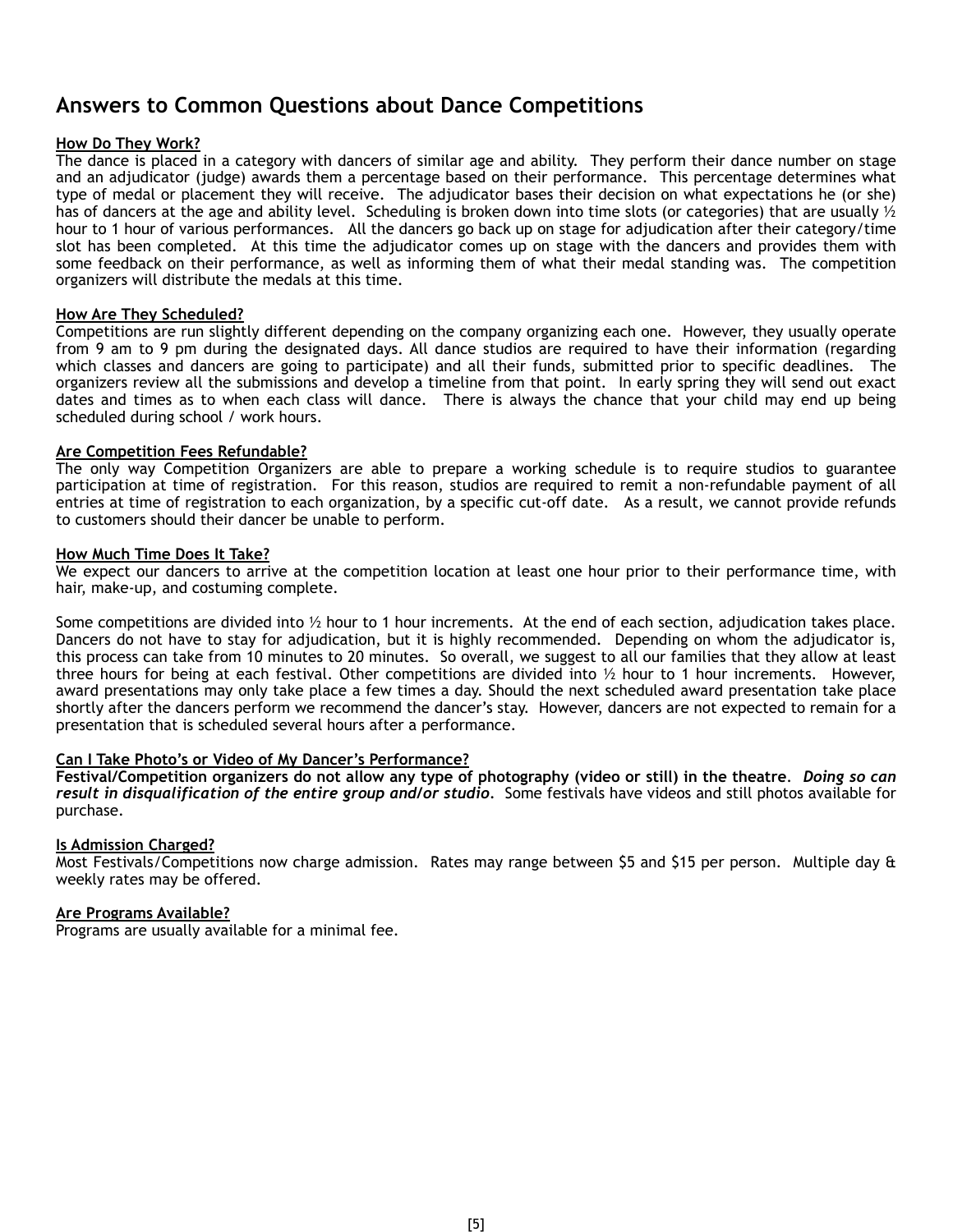# **Competition Procedures & Etiquette**

**TIME FRAMES** - All dancers are required to be at each competition AT LEAST ONE HOUR PRIOR to the time they are scheduled to go on stage. Their hair, make-up and costuming should be complete by this time. Full stage make-up is required. Costumes should be clean and neat.

**MEETING PLACE** - Dancers will meet inside rehearsal hall. If the teacher is not right there, please be patient, as he/ she may be backstage putting another group or soloist, on stage.

**PERSONAL ITEMS & CELL PHONES** - All personal items should be left with a parent, or in the change room. Valuable items should be left at home. The teachers are unable to look after everyone's various items so we would ask everyone to have their jewellery, hair ties, sweaters, etc. stored away prior to going to rehearsal hall. This is especially relevant with cell phones. The teachers are asking that all cell phones are either left at home, or with a parent, for the duration of the time that the dancers are with their teacher.

**ABSENTEEISM** - If a situation arises wherein a dancer is unable to attend a competition, or will be late, please advise the teacher so that the group can proceed with their rehearsal.

**PROCEDURE BEFORE PERFORMING** - Once all members of the group have arrived, the teacher will proceed to the rehearsal hall so they can run through their number prior to their performance. From this time forward, the teacher will take charge of the students and family members may proceed to the theatre.

#### **PARENTS ARE NOT ALLOWED IN THE REHEARSAL HALL**

**PROCEDURE AFTER PERFORMING** - After they have performed, the dancers will either remain with the teacher, (dependent on the age of the performers, and how many numbers remain before adjudication), or they can enter the auditorium to watch the remaining dances. The competition organizers will announce when they want all dancers backstage for adjudication. Once adjudication is complete, all dancers are free to leave.

**ON STAGE EXPECTATIONS** – Dancers are to remain in their costume until after adjudication unless they have another dance coming up soon after. In this case they are permitted to change into their next costume before going on stage for adjudication. However, Dancers must not be in the theatre, or on stage for adjudication, in a costume that they have not yet danced in - unless it is covered up. They can slip on their DanceCo jacket or hoodie for this. Dancers are required to stand still and remain quiet on stage while waiting for the adjudicator, and while the adjudicator is speaking.

**OFF STAGE EXPECTATIONS** – Dancers are required to stay with the group at all times, unless the teacher has given them permission to do otherwise. We expect all our dancers to always be respectful of other performers and to refrain from any foul language or negative comments.

#### **AUDIENCE MEMBERS – PLEASE ABIDE BY THE FOLLOWING RULES**

- When entering or exiting the theatre, wait until the music stops. This allows fewer distractions in the theatre when a performance is in progress.
- Food & drinks (other than water) are not allowed inside any of the theatres.
- RESPECT ALL DANCERS Every dancer getting up on stage to perform deserves respect and appreciation from audience members, and other dancers. Competitions should be a positive learning experience for all involved. Please encourage and congratulate your dancer, her group members, and even other "competitors". Having fun and performing on stage is our main purpose for entering festivals. Please make us proud by displaying EXCELLENT SPORTSMANSHIP at all festivals and/or competitions.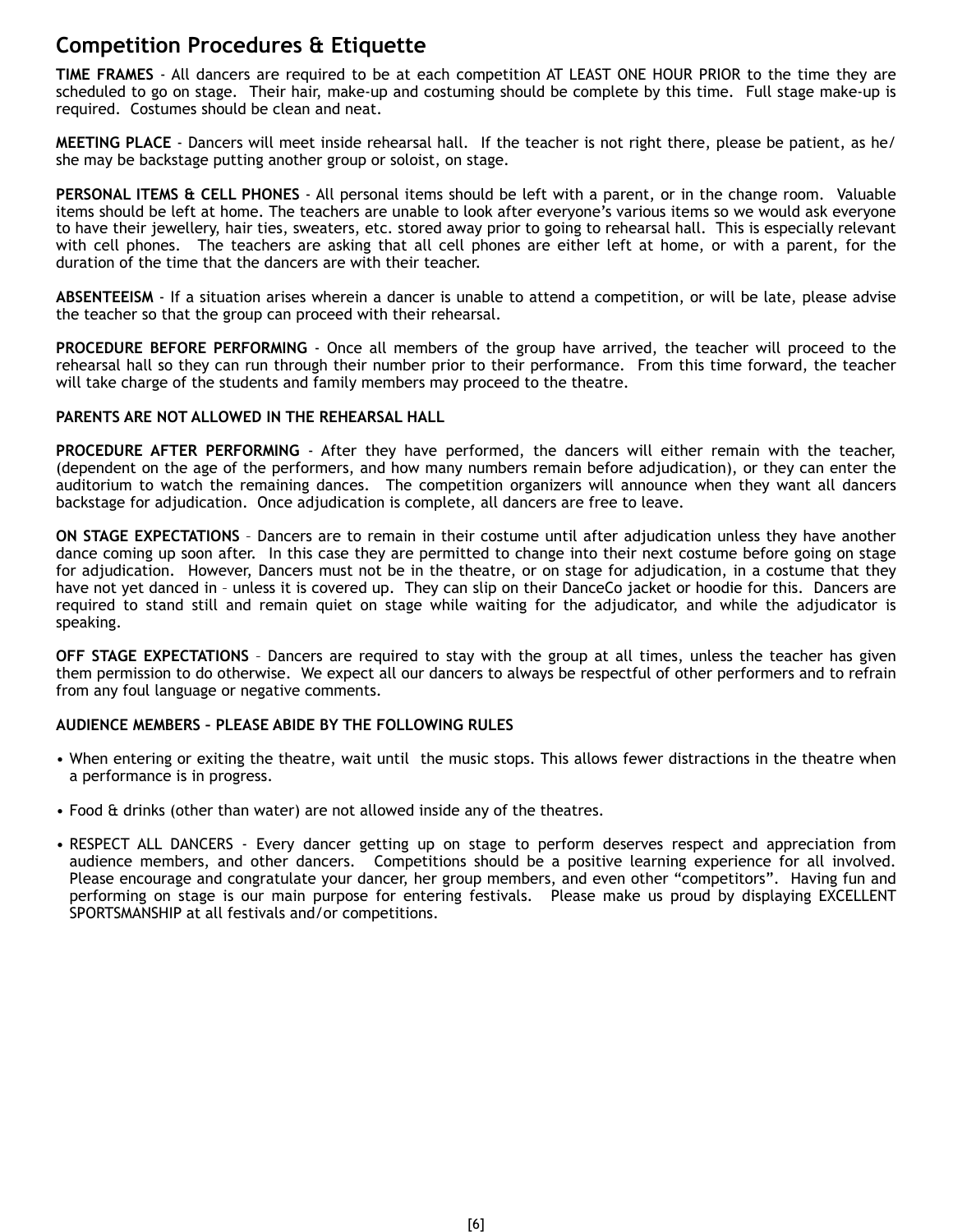# **Additional Dancer Opportunities & Miscellaneous**

**Exams -** We offer exams at various levels and in various disciplines in your competitive program. They are not compulsory, however in certain circumstances, they are highly recommended. Please do not hesitate to talk to your dancer's instructor, or leave a message for Management, if you are interested in finding out more about our exam policy.

**STAR Team -** This is a program that has been set up for our younger dancers (minimum age 12) who are enrolled in 2 or more hours of dance to assist in classes. It is an excellent opportunity for our dancers to learn firsthand what is involved in becoming a dance instructor while providing assistance to the instructor. We are continually looking for new members and will have information out each August about applying.

**DanceCo Disney Performing Company -** The DC Performers is a group of dancers that perform at various venues throughout the year as well at in Disneyland in the summer. Members are selected by audition, with pre-requisites being a minimum of 8 years of age and enrolled in a minimum of 2 hours of dance per week with a strong technical and performing background. The performing company provides excellent opportunities for dancers to perform in front of audiences for entertainment only with no judging panels.

Prior to providing permission for your dancer to audition for the performing company it is important for the dancer and parents to understand that selection is done by an audition process where dancers are selected (by either in-studio or outside-studio instructors) based on specific criteria that may include; technique, ability to pick up and retain choreography quickly; overall performance level, attitude and stamina. Auditions are a great learning experience for dancers and it is important for them to understand that NOT ALL dancers will be chosen for the company.

In addition, it is important for the parent and dancer to understand the time and financial commitment required.

DanceCo Ltd. does not operate the Performing Company every year.

**Birthday Parties -** We provide studio space, a qualified dance instructor and a party area for those wishing to have a Dance Birthday Party. The non-refundable fee is \$175 for up to 10 children and \$10.00 extra for each additional child. A \$50 non-refundable deposit is due upon confirmation of the booking. The balance is due the day of the party based on the number of guests. Please see reception for further information on booking a party and payment details.

**Summer Camps & Intensives -** We offer summer dance camps and intensives during the months of July and August. Camps offer a fun week of Dance, Crafts and Activities for ages 3 and up. Intensives are geared more towards competitive dancers looking to continue their training throughout the summer.

**Consignment Dancewear & Shoes -** Those interested in purchasing and/or selling used dancewear and/or shoes may do so through the St. Albert DanceCo Consignment Shop. Lightly worn bodysuits and shoes which are included in the DanceCo Dress Code Requirement List may be consigned. All sales are final and non-refundable. Please see reception for further information.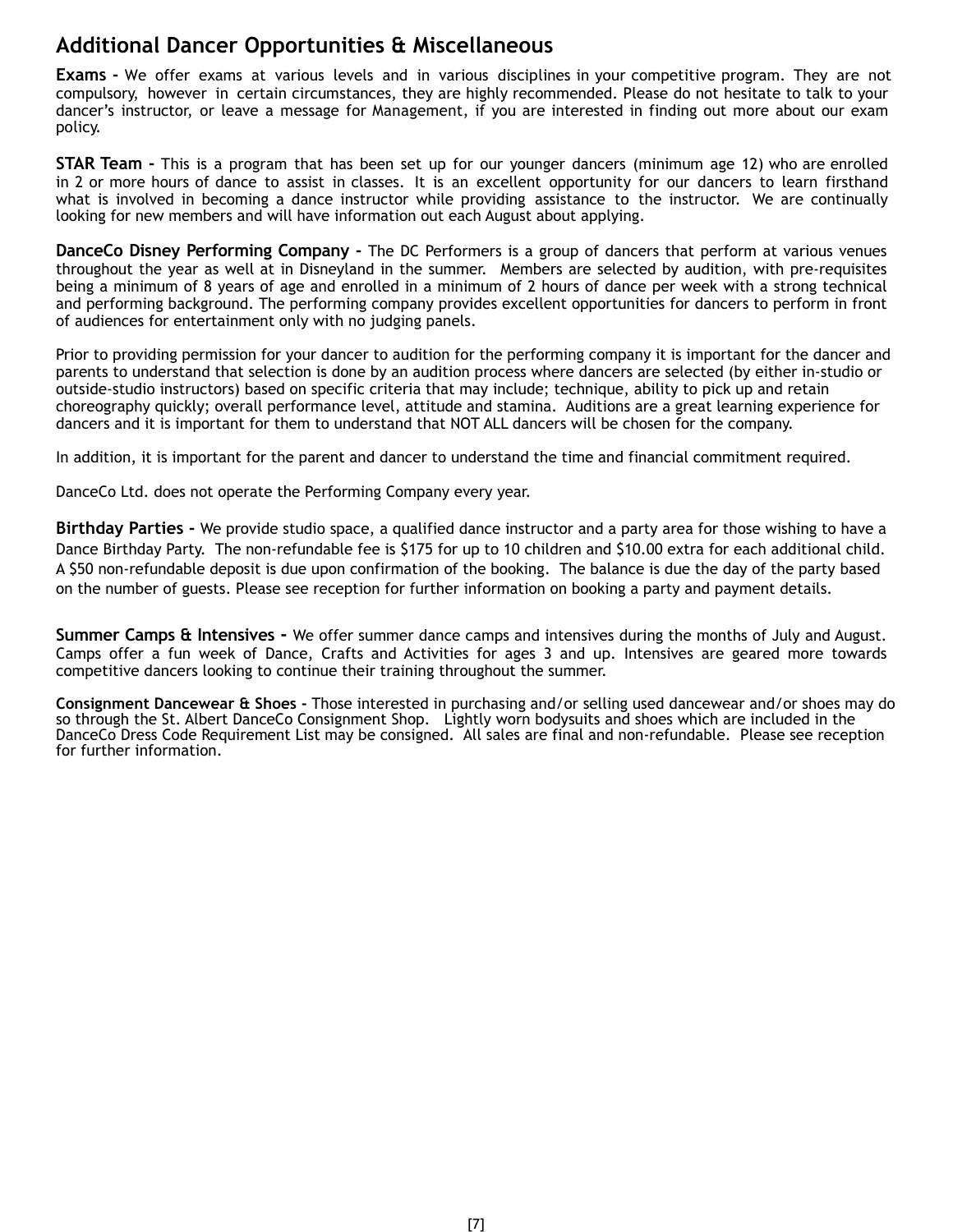# **Withdrawals & Explanation of Fees**

Withdrawal from full season dance classes is required to be submitted via email prior to the end of the current month. No further monthly payments will then be charged to your card, with the exception of balances due on costumes or competition fees.

**Registration Fees –** Non-refundable or transferable

**Tuition Deposits –** Non-refundable or transferable

4 **or 6-Week Classes** – Non-refundable or transferable

**Solo, Duet, Trio and/or Special Group Fees** – Non-refundable or transferable

**Exam Fees –** Non-refundable or transferable

**Workshop Fees** – Non-refundable or transferable

**Consignment Items –** Non-refundable

**DC Wear** – Non-refundable

#### **Costume Fees:**

**Deposit** – Non-refundable or transferable after October 1 (Full Season) / January 1 (Half Season) **Balance** – Non-refundable or transferable – customer is responsible to pay the balance of the costume fees once the costume has been ordered for the dancer.

#### **Competition Entry Fees:**

**Deposit** – Non-refundable or transferable after November 1st

**Balance** - Non-refundable or transferable – customer is responsible to pay balance of the competition fees once the funds have been remitted to each Competition Organization by DanceCo on the customers behalf.